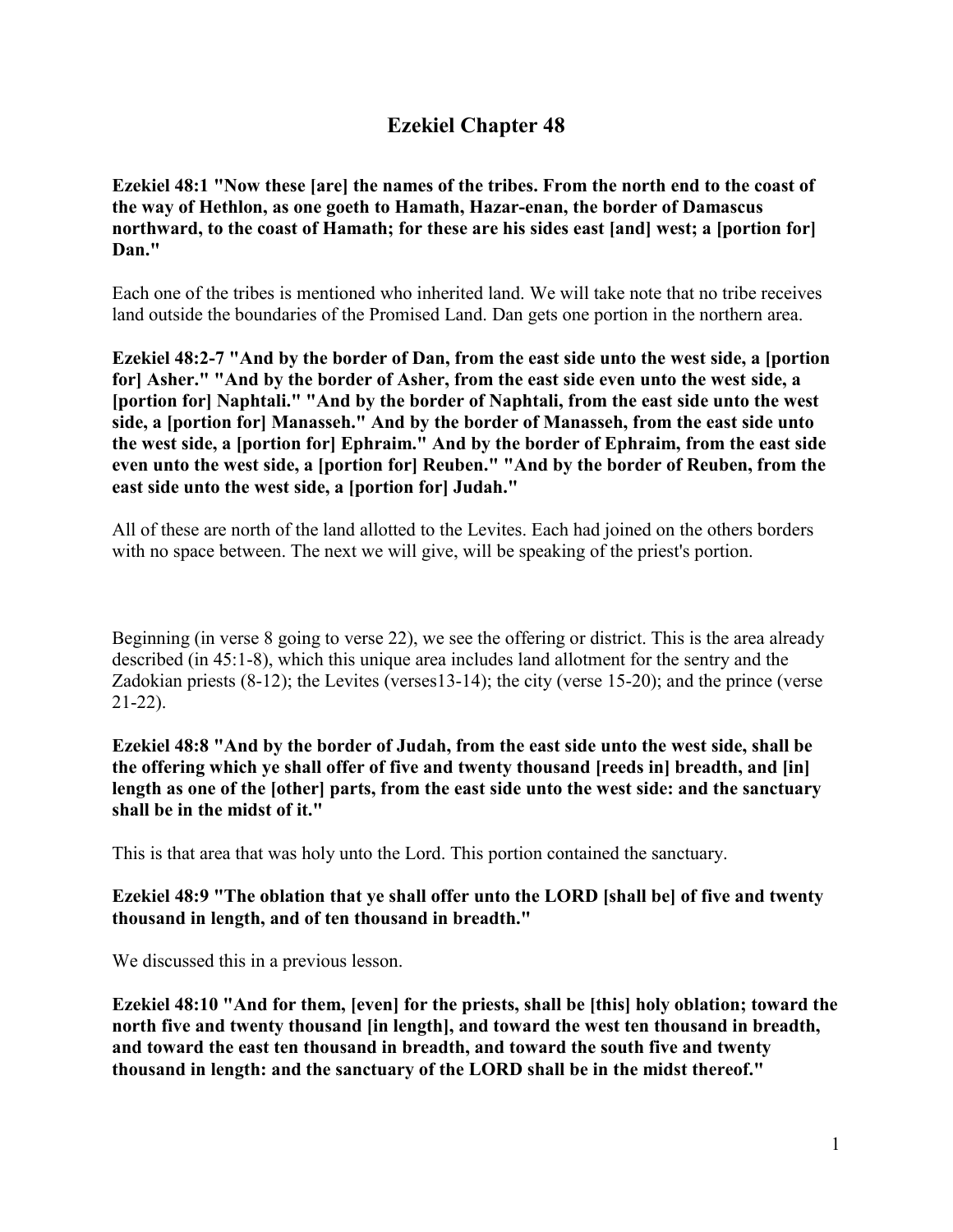The main thing to note in this is that it is for the priests.

#### **Ezekiel 48:11 "[It shall be] for the priests that are sanctified of the sons of Zadok; which have kept my charge, which went not astray when the children of Israel went astray, as the Levites went astray."**

These are the priests that did not commit spiritual adultery by worshipping false gods. They had stayed faithful to God. These are descended from Zadok. Zadok was descended from Eleazer. It appears, the Levite priests had sinned. You remember in a previous lesson, the priests of Zadok were promoted, and the other priests were demoted.

### **Ezekiel 48:12 "And [this] oblation of the land that is offered shall be unto them a thing most holy by the border of the Levites."**

This was not the same land the Levites had been given. They had their own land.

**Ezekiel 48:13 "And over against the border of the priests the Levites [shall have] five and twenty thousand in length, and ten thousand in breadth: all the length [shall be] five and twenty thousand, and the breadth ten thousand."**

We remember from an earlier lesson, that this was an area  $(42-1/2)$  miles by approximately 17 miles).

### **Ezekiel 48:14 "And they shall not sell of it, neither exchange, nor alienate the firstfruits of the land: for [it is] holy unto the LORD."**

This land was in the hands of the people, but it was not theirs to sell. It really belonged to God. This land was holy unto the LORD, because it was an oblation, and the presence of God was here.

### **Ezekiel 48:15 "And the five thousand, that are left in the breadth over against the five and twenty thousand, shall be a profane [place] for the city, for dwelling, and for suburbs: and the city shall be in the midst thereof."**

This was not considered a holy place. It was used for the city, and for the common people. This was an area, for those who lived in and around the city, to build their houses.

#### **Ezekiel 48:16 "And these [shall be] the measures thereof; the north side four thousand and five hundred, and the south side four thousand and five hundred, and on the east side four thousand and five hundred, and the west side four thousand and five hundred."**

This land, that had been set aside, was a square. Each side was 4500 reeds.

**Ezekiel 48:17 "And the suburbs of the city shall be toward the north two hundred and fifty, and toward the south two hundred and fifty, and toward the east two hundred and fifty, and toward the west two hundred and fifty."**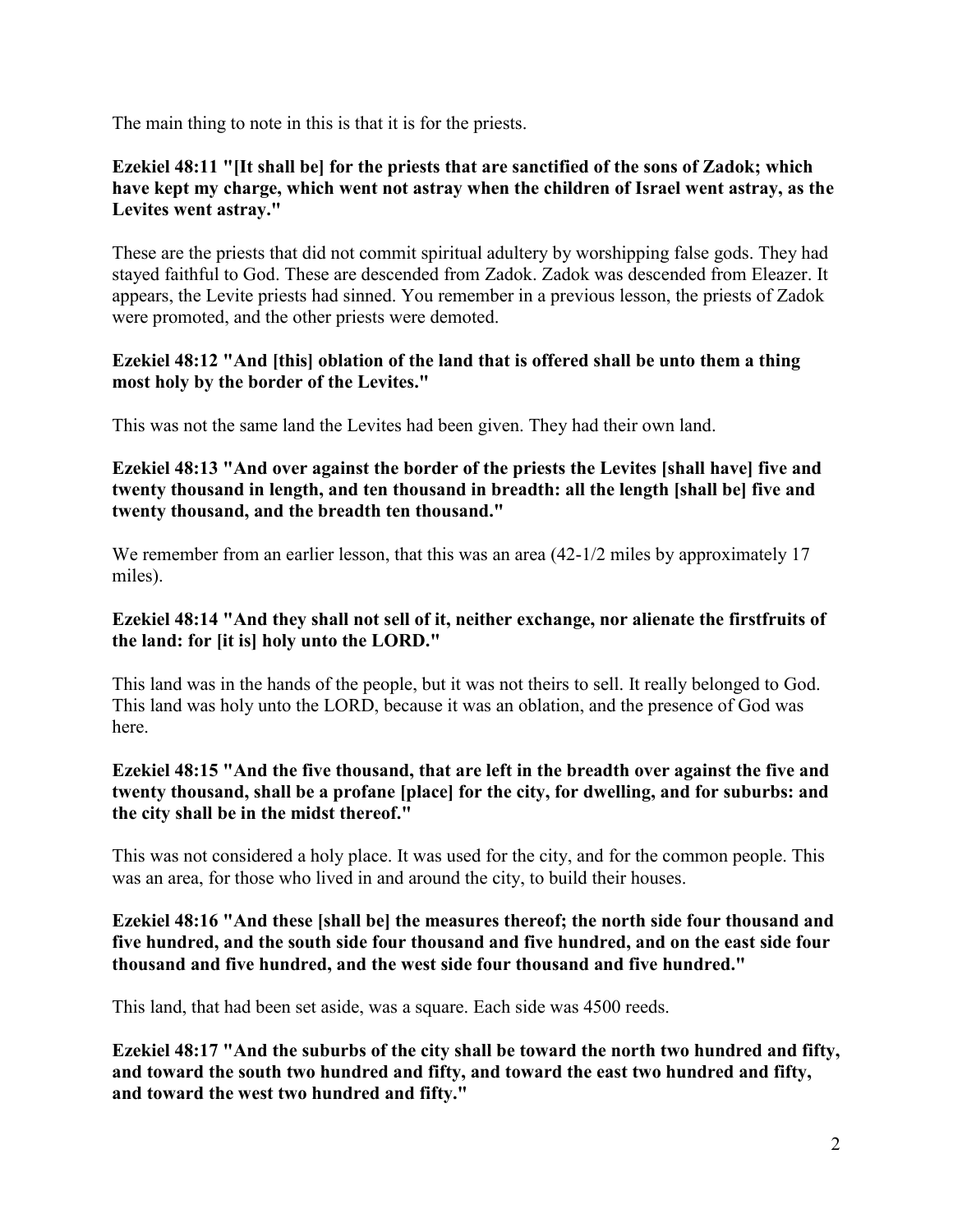We see that this too, is a square.

### **Ezekiel 48:18 "And the residue in length over against the oblation of the holy [portion shall be] ten thousand eastward, and ten thousand westward: and it shall be over against the oblation of the holy [portion]; and the increase thereof shall be for food unto them that serve the city."**

The land, which was not in use in holy things, was planted, and the people ate from the vegetables of the gardens.

# **Ezekiel 48:19 "And they that serve the city shall serve it out of all the tribes of Israel."**

This is just speaking of those involved in running the city are some from every tribe. We might say they were gainfully employed.

### **Ezekiel 48:20 "All the oblation [shall be] five and twenty thousand by five and twenty thousand: ye shall offer the holy oblation foursquare, with the possession of the city."**

We can see from this, that all of these divisions added together made a square. This square was approximately 42 1/2 miles each direction.

**Ezekiel 48:21 "And the residue [shall be] for the prince, on the one side and on the other of the holy oblation, and of the possession of the city, over against the five and twenty thousand of the oblation toward the east border, and westward over against the five and twenty thousand toward the west border, over against the portions for the prince: and it shall be the holy oblation; and the sanctuary of the house [shall be] in the midst thereof."**

This residue took up two strips of land on either side of the oblation. This is the prince's portion.

# **Ezekiel 48:22 Moreover from the possession of the Levites, and from the possession of the city, [being] in the midst [of that] which is the prince's, between the border of Judah and the border of Benjamin, shall be for the prince.**

This is just expressing a little more fully, that this land is bordered by the Levites. It appears that this land was on the outside of each of the areas.

# **Ezekiel 48:23 "As for the rest of the tribes, from the east side unto the west side, Benjamin [shall have] a [portion]."**

It appears, these were on the south side of the city, and these, and the other property allotments, were side by side.

**Ezekiel 48:24-29 "And by the border of Benjamin, from the east side unto the west side, Simeon [shall have] a [portion]." "And by the border of Simeon, from the east side unto the west side, Issachar a [portion]." "And by the border of Issachar, from the east side unto the west side, Zebulun a [portion]." "And by the border of Zebulun, from the east side**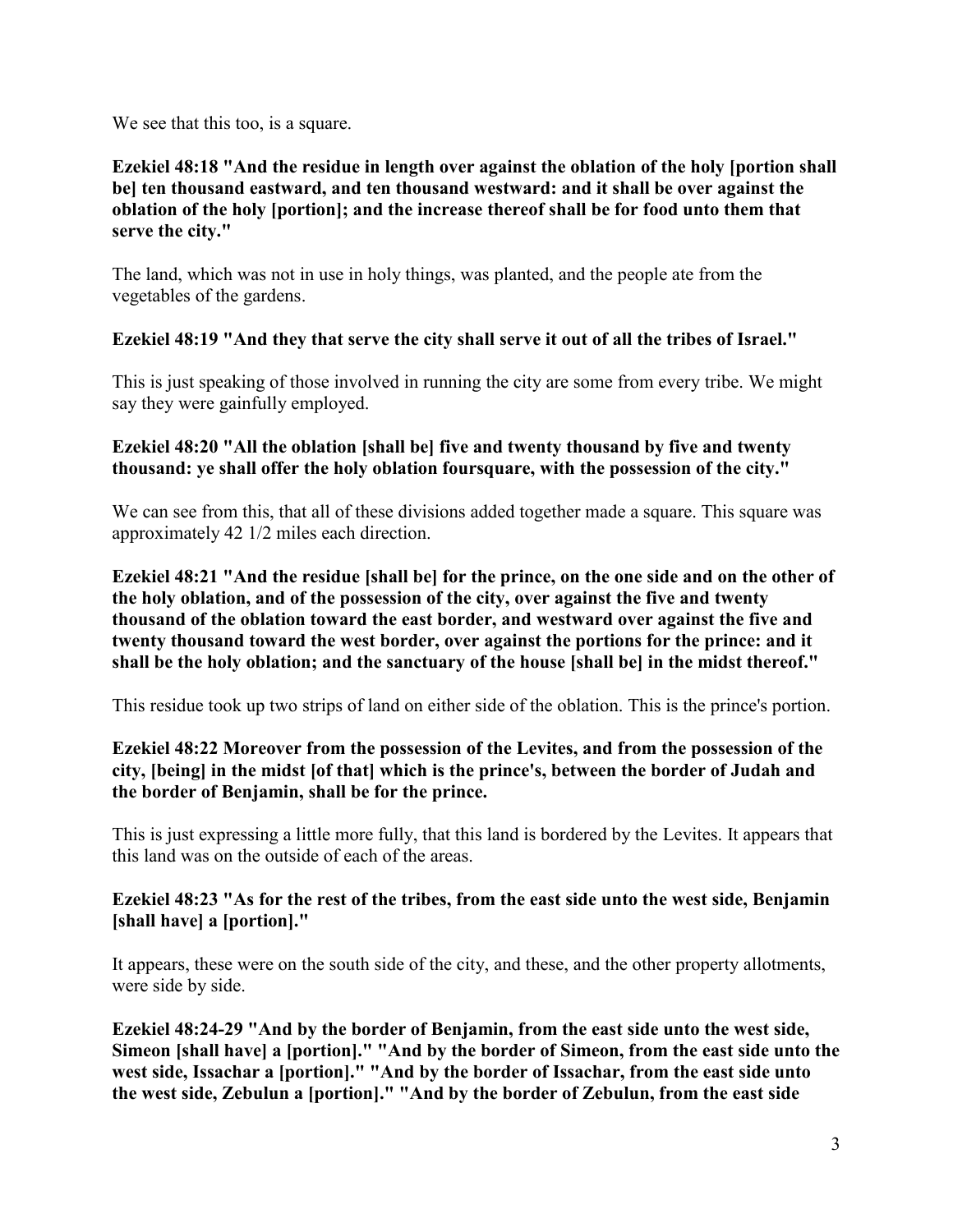### **unto the west side, Gad a [portion]." "And by the border of Gad, at the south side southward, the border shall be even from Tamar [unto] the waters of strife [in] Kadesh,**  [and] to the river toward the great sea." "This [is] the land which ye shall divide by lot **unto the tribes of Israel for inheritance, and these [are] their portions, saith the Lord GOD."**

It appears; they cast lots for the piece of land they would inherit. These above had all received their lot in the southern area. They each got a strip of land, and all of them were side by side making up this lot. They were bordered on the one side by the Mediterranean Sea and on the other by Tamar. Each got a portion, because it was their inheritance from God.

Verses 30-35: Speak of the gates or exits. Twelve city gates, 3 in each cardinal direction, bear the names of Israel's tribes, one on each gate.

### **Ezekiel 48:30 "And these [are] the goings out of the city on the north side, four thousand and five hundred measures."**

Everything north of the city together made up these 4500 measures.

All four sides when added together equal 18,000 cubits, which is nearly 6 miles around. Josephus, a Jewish historian, reported in the first century A.D. that Jerusalem was approximately 4 miles in perimeter.

**Ezekiel 48:31-34 "And the gates of the city [shall be] after the names of the tribes of Israel: three gates northward; one gate of Reuben, one gate of Judah, one gate of Levi." "And at the east side four thousand and five hundred: and three gates; and one gate of Joseph, one gate of Benjamin, one gate of Dan." "And at the south side four thousand and five hundred measures: and three gates; one gate of Simeon, one gate of Issachar, one gate of Zebulun." "At the west side four thousand and five hundred, [with] their three gates; one gate of Gad, one gate of Asher, one gate of Naphtali."**

There were twelve tribes of Israel, and there were twelve gates. Each gate named after one. I am not sure this has anything to do with this in the book of Revelation, but this speaks of the twelve gates with the names of the 12 tribes.

Revelation 21:12 "And had a wall great and high, [and] had twelve gates, and at the gates twelve angels, and names written thereon, which are [the names] of the twelve tribes of the children of Israel:"

### **Ezekiel 48:35 "[It was] round about eighteen thousand [measures]: and the name of the city from [that] day [shall be], The LORD [is] there."**

The measures mentioned are reeds.